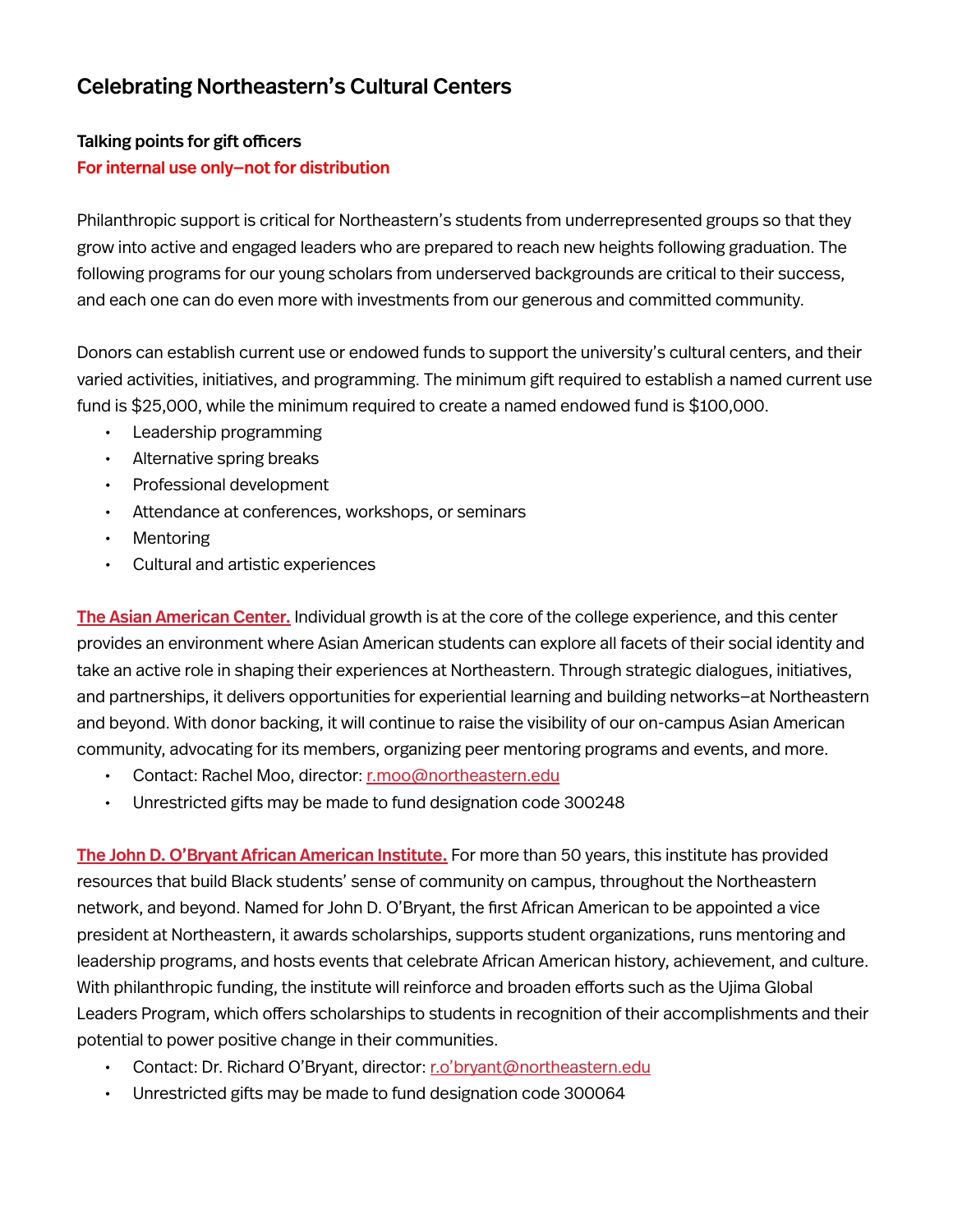[The Latinx Student Cultural Center.](https://www.northeastern.edu/latinx/) This center provides a home where Latinx students share their achievements and challenges, as well as their culture, and it inspires and advocates for their academic, personal, and professional development. Its members learn and hone leadership attributes and skills, while exploring their Latinx identity, and engage in experiential learning opportunities that widen their network and prepare them for their future careers. Donors can help the center enrich its offerings, which include scholarships for students with financial need who demonstrate academic excellence and an interest in community service.

- Contact: Dr. Ana Mary Rusch, director: [a.rusch@northeastern.edu](mailto:a.rusch%40northeastern.edu?subject=)
- Unrestricted gifts may be made to fund designation code 365425

[The LGBTQA Resource Center.](https://studentlife.northeastern.edu/lgbtqa/) Established in 2011, this center initiates and sustains services and programs that enrich the holistic development of Northeastern's lesbian, gay, bisexual, transgender, queer, questioning, and asexual students and their allies. Recognizing the multiple identities that LGBTQA students hold, the center's mission is to build a socially conscious community that welcomes difference, discourse, and intercultural engagement. Through philanthropy, donors can help it expand resources such as new student orientations, social activities, and events that prepare LGBTQA students for their co-ops, internships, and professional careers.

- Contact: Kevin Vetiac, director: [k.vetiac@northeastern.edu](mailto:k.vetiac%40northeastern.edu?subject=)
- Unrestricted gifts may be made to fund designation code 390100

#### Additional Cultural Centers at Northeastern

**Catholic Center at Northeastern Chapter Leader: Michael Bielejeski** 68 Saint Stephen St., Boston, MA 02115 [http://www.nucatholics.neu.edu/](http://www.nucatholics.neu.edu/ )

**Chabad Mendy and Mussy Posner** 8 Symphony Road, Boston, MA 02115 [https://www.chabadneu.com/](https://www.chabadneu.com/ )

**Office of Global Services** 405 Ell Hall 360 Huntington Ave., Boston, MA 02115 [https://international.northeastern.edu/OGS/](https://international.northeastern.edu/OGS/ )

#### **Hillel**

### **Executive Director: Gilad Skolnick** 70 Saint Stephen Street, Boston, MA 02115 [http://www.northeasternhillel.org](http://www.northeasternhillel.org )